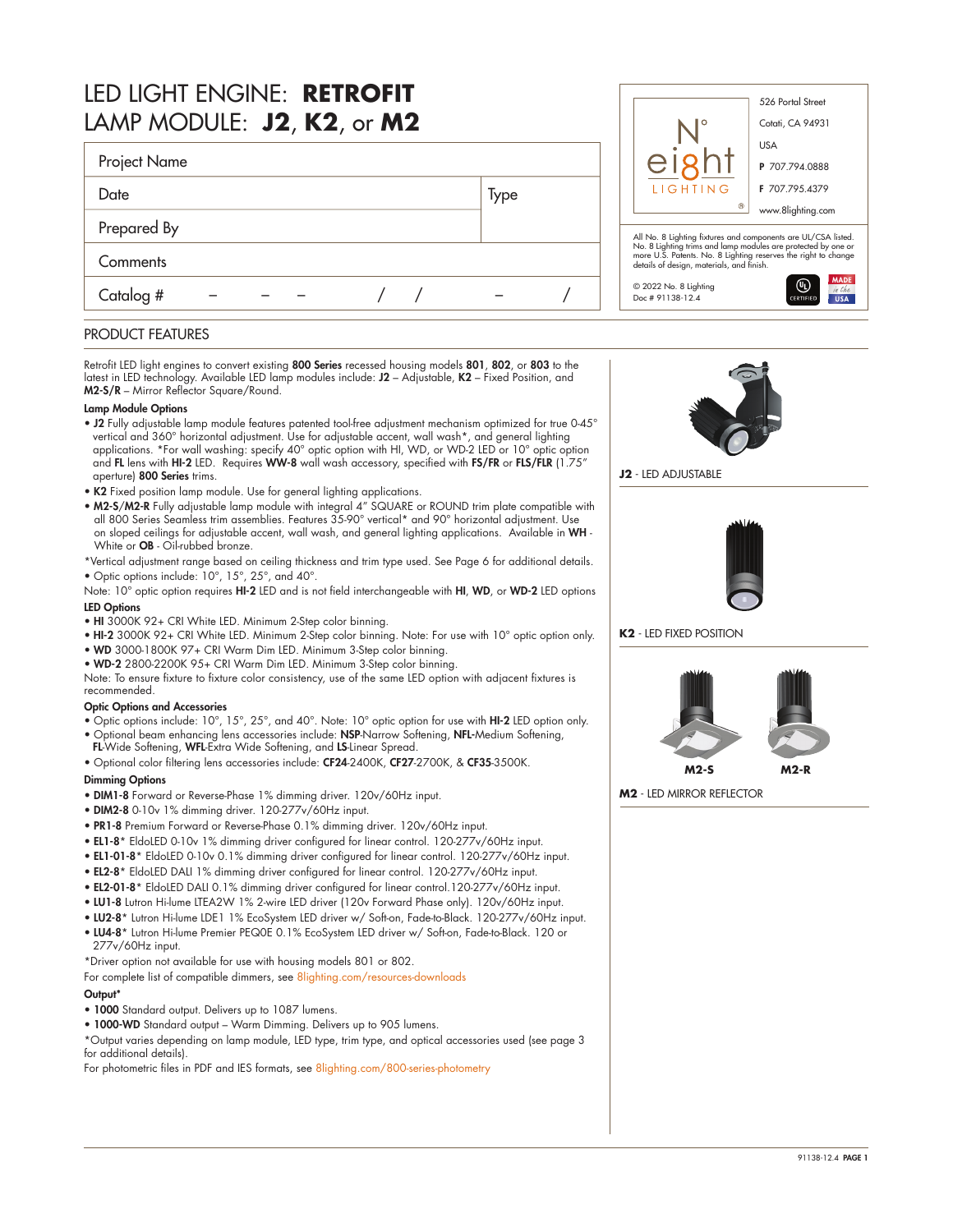#### PRODUCT SPECIFIER/PRODUCT ORDER NUMBER



#### Optic Option and Accessory Notes

One field interchangeable optic option included standard. Up to two additional optical accessories can be accommodated.

#### Installation Notes

Ambient temperatures in ceiling space should not exceed 40°C (104°F) during normal operation. For models with EL1/EL1-01-8, EL2/EL2-01-8, LU1-8 or LU2-8 dimming options, ambient temperatures should not exceed 25°C (77°F).

#### **Warranty**

All No. 8 Lighting products are by a 5-year limited warranty. For specific warranty details and limitations, see [8lighting.com/resources-downloads](https://8lighting.com/resources-downloads/)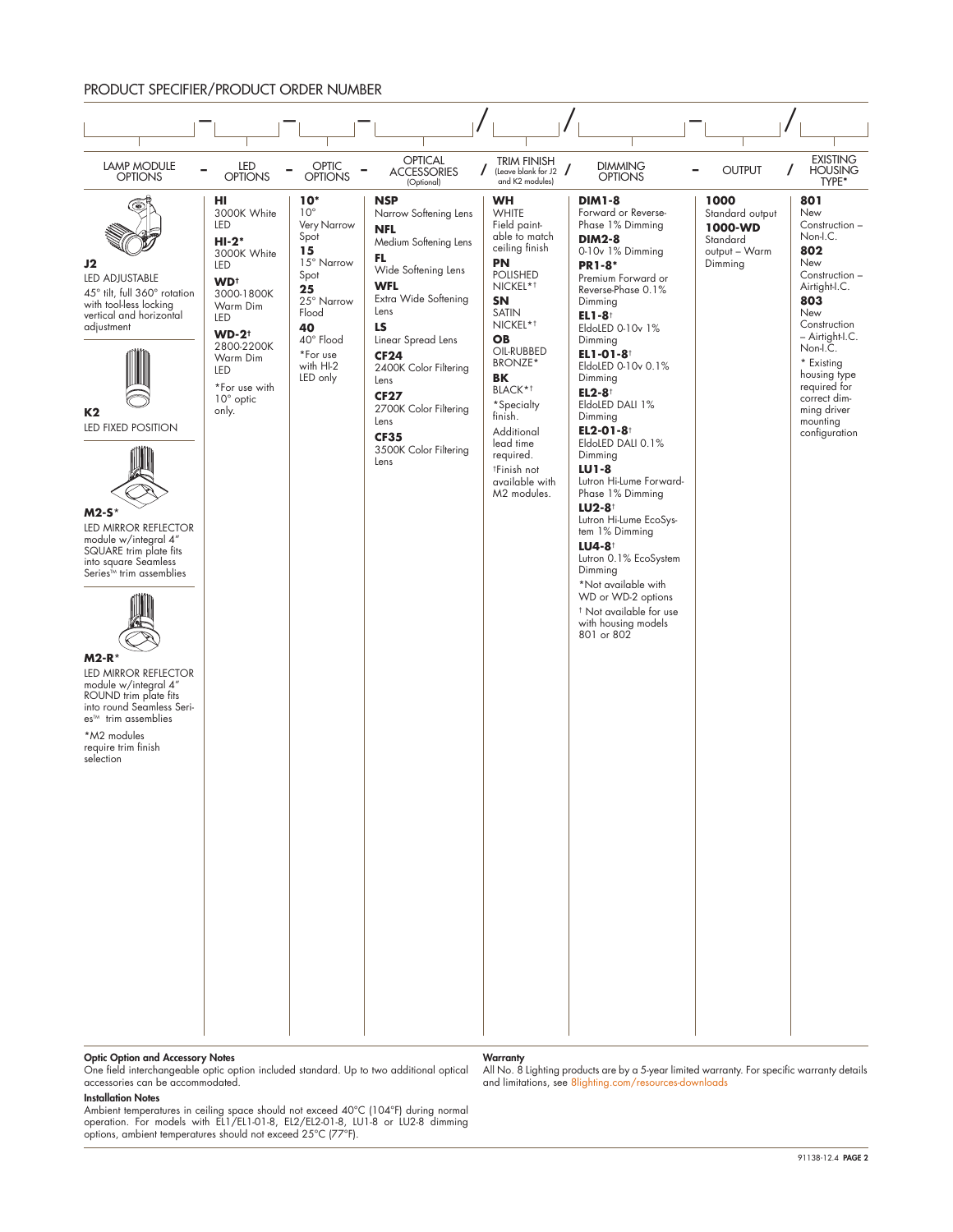# OPTICAL OPTIONS AND ACCESSORY PERFORMANCE SUMMARY

|                        | <b>BEAM ENHANCING LENS (OPTIONAL)*</b> |              |              |            |                        |  |  |  |  |  |  |  |
|------------------------|----------------------------------------|--------------|--------------|------------|------------------------|--|--|--|--|--|--|--|
| <b>OPTICAL OPTIONS</b> | $+$ NSP                                | $+$ NFL      | $+$ FL       | $+ WFL$    | $+LS$                  |  |  |  |  |  |  |  |
| 10° Very Narrow Spot   | $14^{\circ}$                           | $27^\circ$   | $46^{\circ}$ | $71^\circ$ | $14 \times 52^{\circ}$ |  |  |  |  |  |  |  |
| 15° Spot               | $20^{\circ}$                           | $27^\circ$   | $42^{\circ}$ | $61^\circ$ | $19 \times 47^\circ$   |  |  |  |  |  |  |  |
| 25° Narrow Flood       | $27^\circ$                             | $34^\circ$   | $47^\circ$   | $67^\circ$ | $26 \times 52^{\circ}$ |  |  |  |  |  |  |  |
| 40° Flood              | $41^{\circ}$                           | $42^{\circ}$ | $56^{\circ}$ | $68^\circ$ | $36 \times 57^\circ$   |  |  |  |  |  |  |  |
| Lumen Multiplier       | 0.93                                   | 0.87         | 0.88         | 0.82       | 0.89                   |  |  |  |  |  |  |  |

\*Beam enhancing lens used in combination with 10°, 15°, 25°, or 40° optic to achieve desired beam spread

| LAMP MODULE AND LED PERFORMANCE SUMMARY |
|-----------------------------------------|
|                                         |

| Lamp<br>Module | LED       | Output              | <b>CCT</b> | <b>CRI</b> | <b>Delivered</b><br>Lumens | Wattage LPW | <b>System Delivered</b> | R <sub>1</sub> | R <sub>2</sub> | R <sub>3</sub> | R4 | R5 | R6 | R7 | R8 | R9 | <b>R10</b> | R11 |    | R <sub>12</sub> R <sub>13</sub> R <sub>14</sub> |     |
|----------------|-----------|---------------------|------------|------------|----------------------------|-------------|-------------------------|----------------|----------------|----------------|----|----|----|----|----|----|------------|-----|----|-------------------------------------------------|-----|
|                | $HI-2$    | 1000                | 3000       | $93+$      | 1009-1023 14.0             |             | 72-73                   | 94             | 97             | 99             | 94 | 94 | 96 | 92 | 83 | 63 | 92         | 95  | 83 | 95                                              | 99  |
| 12             | HI        | 1000                | 3000       | $92+$      | 715-950                    | 15.0        | 48-63                   | 93             | 97             | 99             | 93 | 93 | 97 | 91 | 81 | 57 | 92         | 94  | 85 | 94                                              | 99  |
|                |           | <b>WD</b> 1000-WD   | 3000-1800  | $97+$      | 603-881                    | 14.3        | 42-62                   | 99             | 99             | 96             | 99 | 99 | 97 | 98 | 96 | 91 | 97         | 97  | 82 | 100                                             | 97  |
|                |           | <b>WD-2 1000-WD</b> | 2800-2200  | $95+$      | 585-855                    | 14.3        | 41-60                   | 98             | 97             | 96             | 96 | 99 | 93 | 90 | 86 | 74 | 96         | 96  | 87 | 99                                              | 99  |
|                | $HI-2$    | 1000                | 3000       | $93+$      | 1077-1087 14.2             |             | 76                      | 94             | 97             | 98             | 94 | 94 | 96 | 93 | 84 | 83 | 91         | 9.5 | 82 | 95                                              | 98  |
| K <sub>2</sub> | HI        | 1000                | 3000       | $92+$      | 840-1050                   | 15          | 56-70                   | 93             | 97             | 99             | 93 | 93 | 97 | 91 | 81 | 57 | 92         | 94  | 85 | 94                                              | -99 |
|                |           | <b>WD</b> 1000-WD   | 3000-1800  | $97+$      | 703-905                    | 14.5        | 46-62                   | 99             | 99             | 96             | 99 | 99 | 97 | 98 | 96 | 91 | 96         | 97  | 83 | 100                                             | 97  |
|                |           | <b>WD-21000-WD</b>  | 2800-2200  | $95+$      | 682-878                    | 14.5        | 47-61                   | 98             | 97             | 96             | 96 | 99 | 93 | 90 | 86 | 74 | 96         | 96  | 87 | 99                                              | 99  |
|                | HI        | 1000                | 3000       | $92+$      | 596-712                    | 15.0        | $39 - 47$               | 92             | 97             | 99             | 92 | 92 | 96 | 91 | 80 | 55 | 91         | 93  | 82 | 94                                              | 99  |
| M <sub>2</sub> | <b>WD</b> | 1000-WD             | 3000-1800  | $97+$      | 474-569                    | 14.8        | 32-39                   | 99             | 99             | 96             | 99 | 98 | 97 | 97 | 95 | 88 | 96         | 98  | 83 | 100                                             | 97  |
|                |           | <b>WD-21000-WD</b>  | 2800-2200  | $95+$      | 460-552                    | 14.8        | $31 - 37$               | 98             | 97             | 96             | 96 | 99 | 93 | 90 | 86 | 74 | 96         | 96  | 87 | 99                                              | 99  |

Note: Performance data shown for individual lamps.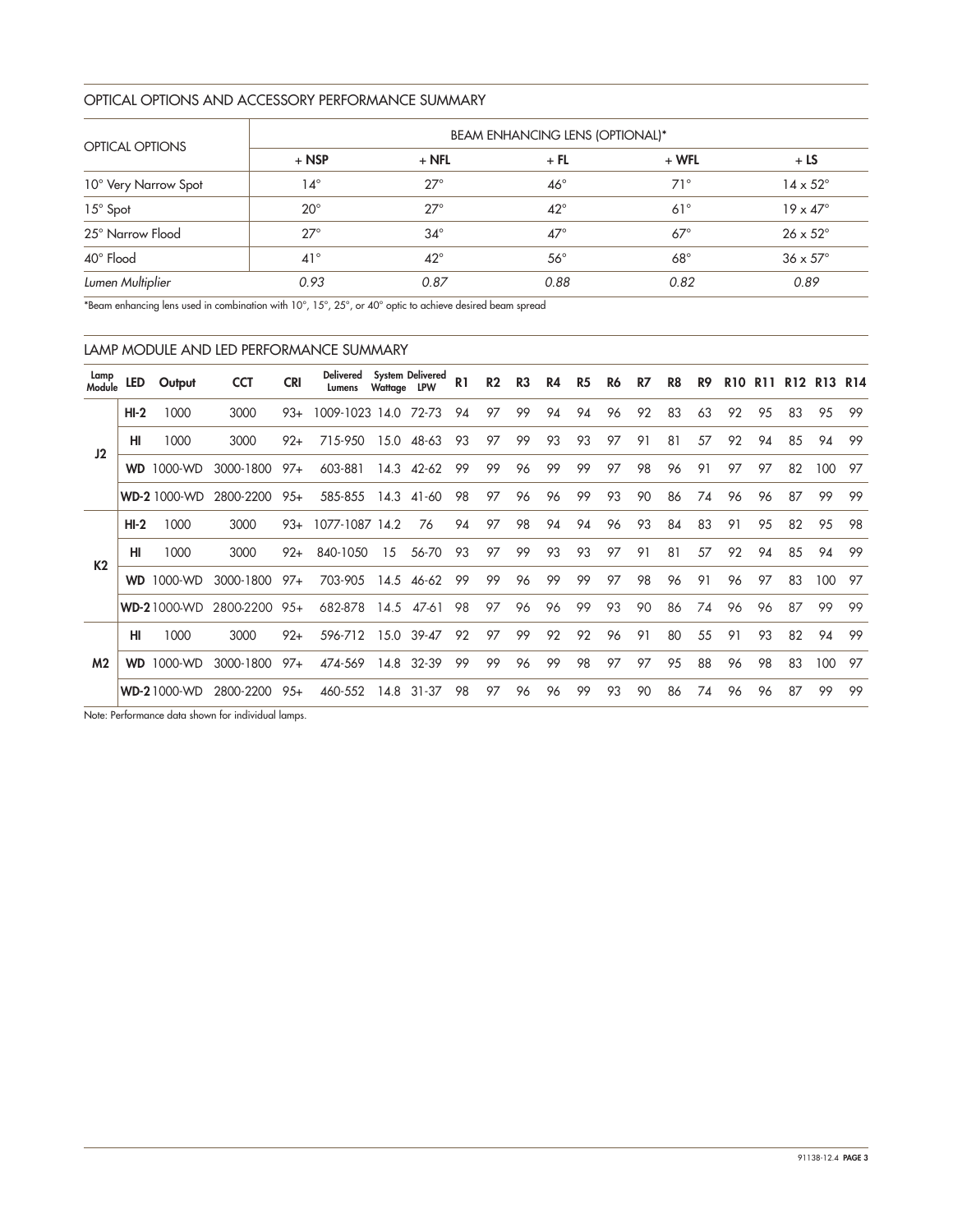# J2 CONE OF LIGHT DIAGRAMS

|                          | $10^{\circ}$                         |         | $15^{\circ}$                   |         |               | $25^{\circ}$                    |         | $40^{\circ}$             |         |  |  |
|--------------------------|--------------------------------------|---------|--------------------------------|---------|---------------|---------------------------------|---------|--------------------------|---------|--|--|
|                          | 804/J2-HI-2-10/1000                  |         | 804/J2-HI-15/1000              |         |               | 804/J2-HI-25/1000               |         | 804/J2-HI-40/1000        |         |  |  |
|                          | 2 ft - 3746 fc                       | Ø0.4 ft | 2ft - 1,445fc                  | Ø.7 ft  | 2ft - 673fc   |                                 | Ø1.0 ft | 2ft - 379fc              | Ø1.5 ft |  |  |
|                          | 4 ft - 937 fc                        | Ø0.9 ft | 4ft - 361fc                    | Ø1.3 ft | 4ft - 168fc   |                                 | Ø2.0 ft | 4ft - 94.6fc             | Ø3.0 ft |  |  |
|                          | $6h - 416h$                          | Ø1.3 ft | 6ft - 161fc                    | Ø2.0 ft | 6ft - 74.7fc  |                                 | Ø3.1 ft | 6ft - 42.1fc             | Ø4.5 ft |  |  |
|                          | 8 ft - 234 fc                        | Ø1.7 ft | 8ft - 90.3fc                   | Ø2.6 ft | 8ft - 42.0fc  |                                 | Ø4.1 ft | 8ft - 23.7fc             | Ø5.9 ft |  |  |
|                          | 10 ft - 150 fc                       | Ø2.1 ft | 10ft - 57.8fc                  | Ø3.3 ft | 10ft - 26.9fc |                                 | Ø5.1 ft | 10ft - 15.1fc            | Ø7.4 ft |  |  |
|                          | 12 ft - 104 fc                       | Ø2.6 ft | 12ft - 40.1fc                  | Ø3.9 ft | 12ft - 18.7fc |                                 | Ø6.1 ft | 12ft - 10.5fc/           | Ø8.9 ft |  |  |
|                          | 10° Very Narrow Spot<br>CBCP: 14,984 |         | 15° Narrow Spot<br>CBCP: 5.781 |         |               | 25° Narrow Flood<br>CBCP: 2.690 |         | 40° Flood<br>CBCP: 1.514 |         |  |  |
|                          |                                      |         | 804/J2-WD-15/1000-WD           |         |               | 804/J2-WD-25/1000-WD            |         | 804/J2-WD-40/1000-WD     |         |  |  |
| STANDARD OUTPUT-WARM DIM |                                      |         | 2ft - 994fc                    | Ø.8 ft  | 2ft - 608fc   |                                 | Ø1.0 ft | 2ft - 424fc              | Ø1.3 ft |  |  |
|                          |                                      |         | 4ft - 249fc                    | Ø1.6 ft | 4ft - 152fc   |                                 | Ø2.0 ft | 4ft - 106fc              | Ø2.7 ft |  |  |
|                          |                                      |         | 6ft - 110fc                    | Ø2.4 ft | 6ft - 67.6fc  |                                 | Ø3.0 ft | 6ft - 47.1fc             | Ø4.0 ft |  |  |
|                          |                                      |         | $8ft - 62.1fc$                 | Ø3.2 ft | 8ft - 38.0fc  |                                 | Ø4.0 ft | 8ft - 26.5fc             | Ø5.3 ft |  |  |
|                          |                                      |         | 10ft - 39.8fc                  | Ø4.0 ft | 10ft - 24.3fc |                                 | Ø5.0 ft | 10ft - 17.0fc            | Ø6.6 ft |  |  |
|                          |                                      |         | 12ft - 27.6fc                  | Ø4.9 ft | 12ft - 16.9fc |                                 | Ø5.9 ft | 12ft - 11.8fc/           | Ø8.0 ft |  |  |
|                          |                                      |         | 15° Narrow Spot<br>CBCP: 3,976 |         |               | 25° Narrow Flood<br>CBCP: 2,433 |         | 40° Flood<br>CBCP: 1,718 |         |  |  |

# K2 CONE OF LIGHT DIAGRAMS

|                          | $10^{\circ}$                         |         | $15^{\circ}$                   |               |               | $25^{\circ}$                    |                          | 40°                      |                      |         |  |
|--------------------------|--------------------------------------|---------|--------------------------------|---------------|---------------|---------------------------------|--------------------------|--------------------------|----------------------|---------|--|
|                          | 804/K2-HI-2-10/1000                  |         | 804/K2-HI-15/1000              |               |               | 804/K2-HI-25/1000               |                          | 804/K2-HI-40/1000        |                      |         |  |
|                          | 2 ft - 3989 fc                       | Ø0.4 ft | 2ft - 1763fc                   | Ø.6 ft        | 2ft - 836fc   |                                 |                          | Ø0.9 ft 2ft - 469fc      |                      | Ø1.3 ft |  |
|                          | 4 ft - 997 fc                        | Ø0.8 ft | 4ft - 441fc                    | Ø1.3 ft       | 4ft - 209fc   |                                 |                          | Ø1.9 ft 4ft - 117fc      |                      | Ø2.7 ft |  |
|                          | 6 ft - 443 fc                        | Ø1.2 ft | 6ft - 196fc                    | Ø1.9 ft       | 6ft - 92.9fc  |                                 |                          | Ø2.8 ft 6ft - 52.1fc     |                      | Ø4.0 ft |  |
|                          | 8 ft - 249 fc                        | Ø1.6 ft | 8ft - 110fc                    | Ø2.5 ft       | 8ft - 52.3fc  |                                 |                          | Ø3.8 ft 8ft - 29.3fc     |                      | Ø5.3 ft |  |
|                          | 10 ft - 160 fc                       | Ø2.1 ft | 10ft - 70.5fc                  | Ø3.2 ft       | 10ft - 33.4fc |                                 | Ø4.7 ft                  | 10ft - 18.8fc            |                      | Ø6.7 ft |  |
|                          | $12f + 111f$ c                       | Ø2.5 ft | 12ft - 49.0fc                  | Ø3.8 ft       | 12ft - 23.2fc |                                 | Ø5.7 ft                  | $12f + 13.0fq'$          |                      | Ø8.0 ft |  |
|                          | 10° Very Narrow Spot<br>CBCP: 15.955 |         | 15° Narrow Spot<br>CBCP: 7.051 |               |               | 25° Narrow Flood<br>CBCP: 3.344 |                          | 40° Flood<br>CBCP: 1.877 |                      |         |  |
|                          |                                      |         | 804/K2-WD-15/1000-WD           |               |               | 804/K2-WD-25/1000-WD            |                          |                          | 804/K2-WD-40/1000-WD |         |  |
| STANDARD OUTPUT-WARM DIM |                                      |         | 2ft - 1001fc                   | Ø.8 ft        | 2ft - 605fc   |                                 | Ø1.0 <sub>ft</sub>       | 2ft - 432fc              |                      | Ø1.3 ft |  |
|                          |                                      |         | 4ft - 250fc                    | Ø1.6 ft       | 4ft - 151fc   |                                 | $\varnothing$ 2.0 ft     | 4ft - 108fc              |                      | Ø2.6 ft |  |
|                          |                                      |         | 6ft - 111fc                    | Ø2.4 ft       | 6ft - 67.2fc  |                                 | $\varnothing$ 3.0 ft     | 6ft - 47.9fc             |                      | Ø4.0 ft |  |
|                          |                                      |         | $8ft - 62.5fc$                 | Ø3.3 ft       | 8ft - 37.8fc  |                                 | Ø4.0 ft                  | 8ft - 27.0fc             |                      | Ø5.3 ft |  |
|                          |                                      |         | 10ft - 70.0fc                  | Ø4.1 ft       | 10ft - 24.2fc |                                 | Ø5.0 ft                  | 10ft - 17.3fc            |                      | Ø6.6 ft |  |
|                          |                                      |         | 12ft - 27.8fc                  | 12ft - 16.8fc |               | Ø6.0 ft                         | 12ft - 12.0fc<br>Ø7.9 ft |                          |                      |         |  |
|                          |                                      |         | 15° Narrow Spot<br>CBCP: 4,002 |               |               | 25° Narrow Flood<br>CBCP: 2,448 |                          | 40° Flood<br>CBCP: 1,750 |                      |         |  |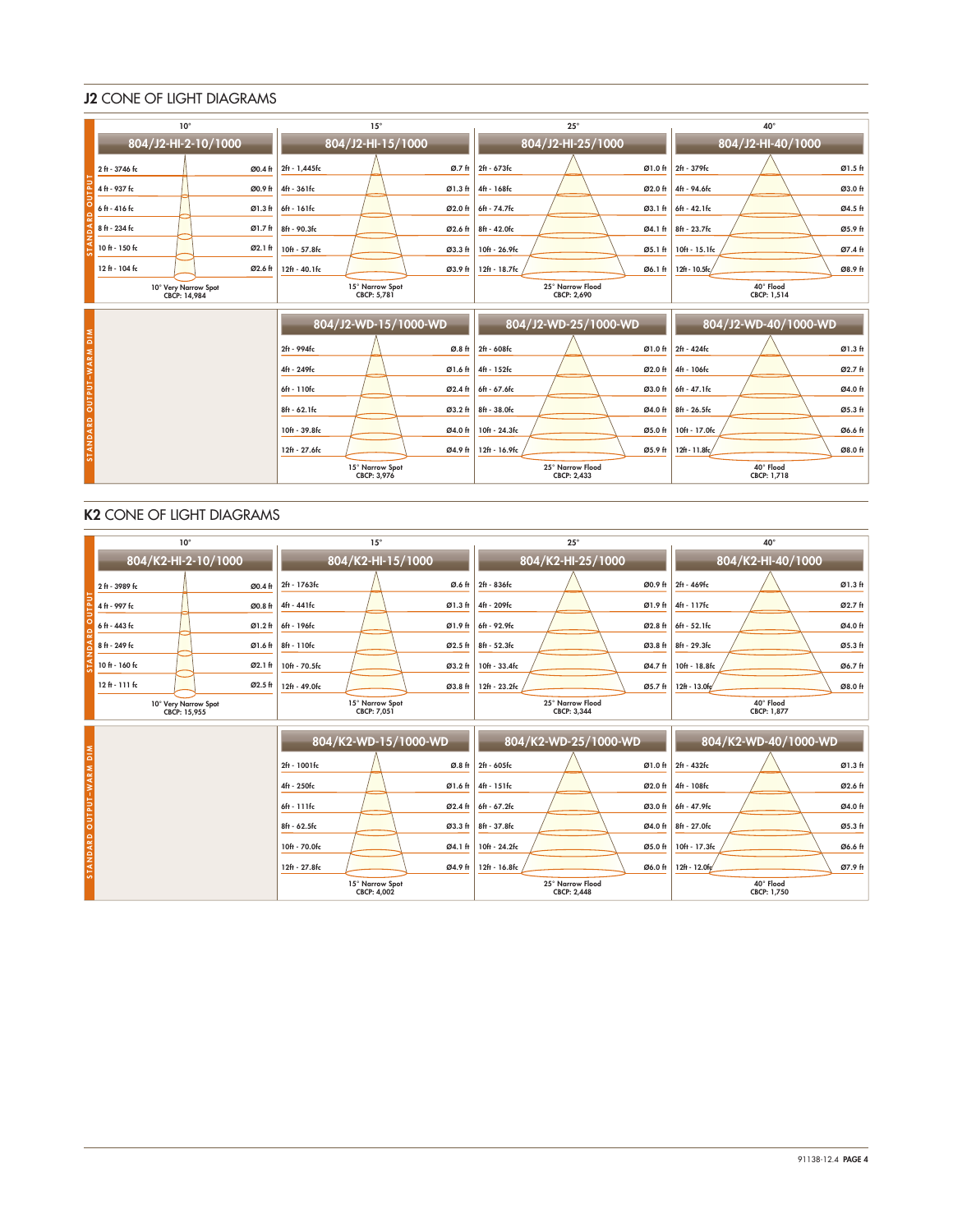#### 803/J2-HI-40 w/ WW-8 WALL WASH ACCESSORY – PERFORMANCE SUMMARY

| <b>TRIM</b>   | Output | CCT | <b>CRI</b> | Delivered System Delivered  R1  R2  R3  R4  R5  R6  R7  R8  R9  R10 R11 R12 R13 R14<br>Lumens  Wattage  LPW  R1  R2  R3  R4  R5  R6  R7  R8  R9  R10 R11 R12 R13 R14 |  |  |  |  |  |  |  |  |
|---------------|--------|-----|------------|----------------------------------------------------------------------------------------------------------------------------------------------------------------------|--|--|--|--|--|--|--|--|
| <b>FS/FLS</b> | 1000   |     |            | 3000 92+ 591 14.3 41 92.7 96.7 99.5 92.8 92.6 96.7 91.6 80.3 56.5 91.6 94.2 84.0 93.9 99.2                                                                           |  |  |  |  |  |  |  |  |
| <b>FR/FLR</b> | 1000   |     |            | 3000 92+ 543 14.3 38 92.3 96.7 99.2 92.1 92.1 96.6 91.0 79.4 54.7 91.6 93.3 83.7 93.6 99.4                                                                           |  |  |  |  |  |  |  |  |
|               |        |     |            |                                                                                                                                                                      |  |  |  |  |  |  |  |  |

LED Lumen Multipliers: For HI-2 LED with 10° optic and FL lens, use multiplier of 1.02. For WD LED with 40° optic, use multiplier of 0.93. For WD-2 LED with 40° optic, use multiplier of 0.90.

# 803/J2-HI-40/1000 w/ FS/FLS TRIM + WW-8 WALL WASH ACCESSORY – FOOTCANDLES ON WALL

| <b>FIXTURE DISTANCE TO WALL</b>  |                 |                |      |      | 24'' |      |      |      | 30'' |      |      |      |      |      |  |  |
|----------------------------------|-----------------|----------------|------|------|------|------|------|------|------|------|------|------|------|------|--|--|
| <b>FIXTURE CENTERS (SPACING)</b> |                 |                |      | 24'' |      | 30'' |      |      |      | 30'' |      | 36'' |      |      |  |  |
|                                  |                 | $\mathbf{I}'$  | 12.6 | 13.4 | 12.6 | 11.7 | 10.3 | 11.7 | 4.4  | 4.3  | 4.4  | 4.1  | 4.3  | 4.1  |  |  |
|                                  |                 | $2^{\prime}$   | 28.2 | 31.6 | 28.2 | 25.3 | 27.1 | 25.3 | 16.4 | 17.7 | 16.4 | 15.1 | 15.3 | 15.1 |  |  |
|                                  |                 | 3'             | 21.7 | 24.1 | 21.7 | 19.6 | 22.1 | 19.6 | 17.2 | 19.3 | 17.2 | 15.7 | 17.5 | 15.7 |  |  |
|                                  | FROM CEILING    | 4 <sup>′</sup> | 13.6 | 14.8 | 13.6 | 12.6 | 14.0 | 12.6 | 12.7 | 14.1 | 12.7 | 11.8 | 13.2 | 11.8 |  |  |
|                                  |                 | 5'             | 8.5  | 9.0  | 8.5  | 8.0  | 8.7  | 8.0  | 8.7  | 9.5  | 8.7  | 8.2  | 9.1  | 8.2  |  |  |
|                                  | <b>DISTANCE</b> | 6'             | 5.5  | 5.7  | 5.5  | 5.2  | 5.5  | 5.2  | 6.0  | 6.4  | 6.0  | 5.7  | 6.1  | 5.7  |  |  |
|                                  |                 | 7'             | 3.7  | 3.8  | 3.7  | 3.5  | 3.7  | 3.5  | 4.2  | 4.4  | 4.2  | 4.0  | 4.3  | 4.0  |  |  |
|                                  |                 | 8'             | 2.5  | 2.6  | 2.5  | 2.5  | 2.6  | 2.5  | 3.0  | 3.1  | 3.0  | 2.9  | 3.0  | 2.9  |  |  |
|                                  |                 | 9'             | 1.8  | 1.9  | 1.8  | 1.8  | 1.8  | 1.8  | 2.2  | 2.2  | 2.2  | 2.1  | 2.2  | 2.1  |  |  |

# 803/J2-HI-40/1000 w/ FR/FLR TRIM + WW-8 WALL WASH ACCESSORY – FOOTCANDLES ON WALL

| <b>FIXTURE DISTANCE TO WALL</b>  |                 |               |      |      | 24'' |      |      |      | 30'' |      |      |      |      |      |  |
|----------------------------------|-----------------|---------------|------|------|------|------|------|------|------|------|------|------|------|------|--|
| <b>FIXTURE CENTERS (SPACING)</b> |                 |               |      | 24'' |      |      | 30'' |      |      | 30'' |      | 36'' |      |      |  |
|                                  |                 | $\mathbf{I}'$ | 10.6 | 10.7 | 10.6 | 10.0 | 7.9  | 10.0 | 3.6  | 3.0  | 3.6  | 3.4  | 2.4  | 3.4  |  |
|                                  |                 | $2^{\prime}$  | 25.9 | 38.9 | 25.9 | 23.3 | 24.6 | 23.3 | 14.8 | 16.1 | 14.8 | 13.6 | 13.7 | 13.6 |  |
|                                  |                 | 3'<br>CEILING | 20.5 | 22.8 | 20.5 | 18.5 | 20.8 | 18.5 | 16.0 | 17.9 | 16.0 | 14.6 | 16.2 | 14.6 |  |
|                                  |                 | 4'            | 13.0 | 14.1 | 13.0 | 12.0 | 13.3 | 12.0 | 12.0 | 13.4 | 12.0 | 11.1 | 12.5 | 11.1 |  |
|                                  | FROM            | 5'            | 8.1  | 8.6  | 8.1  | 7.6  | 8.3  | 7.6  | 8.3  | 9.0  | 8.3  | 7.8  | 8.7  | 7.8  |  |
|                                  | <b>DISTANCE</b> | 6'            | 5.2  | 5.4  | 5.2  | 5.0  | 5.3  | 5.0  | 5.7  | 6.1  | 5.7  | 5.4  | 5.9  | 5.4  |  |
|                                  | 7'              | 3.5           | 3.6  | 3.5  | 3.4  | 3.5  | 3.4  | 4.0  | 4.2  | 4.0  | 3.8  | 4.1  | 3.8  |      |  |
|                                  |                 | 8'            | 2.4  | 2.5  | 2.4  | 2.3  | 2.4  | 2.3  | 2.8  | 2.9  | 2.8  | 2.7  | 2.9  | 2.7  |  |
|                                  |                 | 9'            | 1.7  | 1.8  | 1.7  | 1.7  | 1.8  | 1.7  | 2.1  | 2.1  | 2.1  | 2.0  | 2.1  | 2.0  |  |

Note: With HI, WD or WD-2 LED options, use 40° optic and 20° aiming angle for optimal performance. With HI-2 LED option, use 10° optic + FL lens and 20° aiming angle for optimal performance.